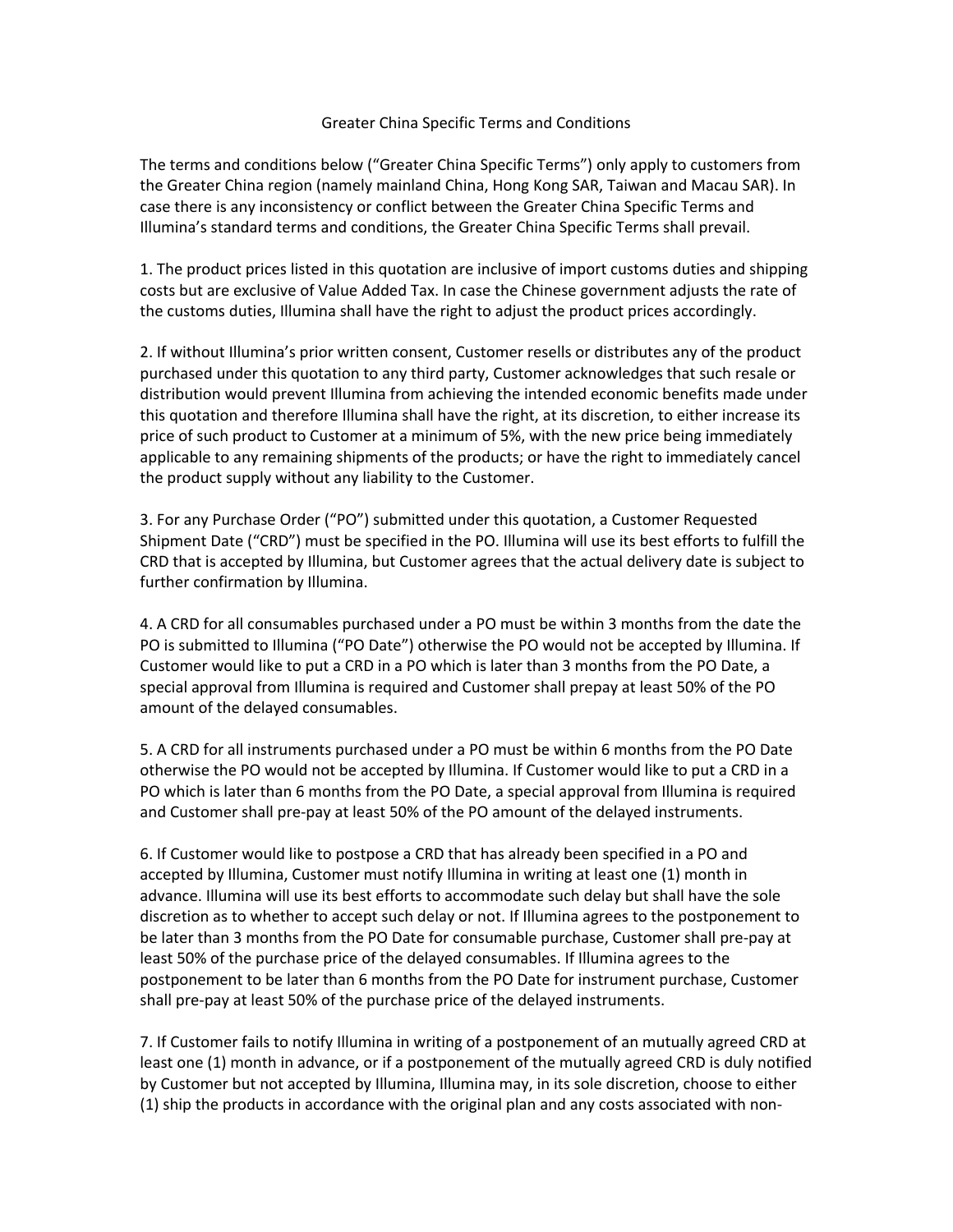acceptance of the products shall be borne by the Customer; or (2) ship the products based on the delayed CRD and increase the price of the delayed shipments at a minimum of 5% so as to recover any additional loss incurred by Illumina.

8. In the event that Customer's requested shipment delay exceeds (1) 12 months from the PO Date for instruments; or (2) 6 months from the PO Date for consumables, unless it is otherwise agreed to by Illumina in writing, Illumina will (i) treat the delayed shipments as being canceled by Customer; (ii) have no obligation to supply the canceled shipments; and (iii) deem Customer to have waived its right to recover any pre-payment made on such delayed shipments. If the pre-payment is insufficient to allow Illumina to recover its losses from Customer's cancellation of the delayed shipments, Illumina shall have the right to claim such additional loss from Customer.

9. For the avoidance of doubt, if Illumina requires a longer than normal lead time to ship a product, Illumina will notify Customer of the lead time required and the acceptable timeframe for a CRD.

10. Customer agrees that Illumina may require a minimum amount for each shipment so as to keep the logistics efficiency.

11. POs submitted based on this quotation may not be changed or canceled. If Customer cancels a PO, Customer shall be deemed to have waived its right to recover any pre-payment made by Customer under the PO. If the pre-payment is insufficient to allow Illumina to recover its losses from Customer's cancellation of the PO, Illumina shall have the right to claim such additional loss from Customer.

12. If Customer violates any export control laws or regulations of the US government in a PO, Illumina shall have the right to immediately cancel the PO and to stop all further shipments, without liability to Customer. Customer further agrees to indemnify Illumina from any claims, damages, losses, liabilities, expenses or costs incurred or suffered by Illumina as a result of Customer's violation.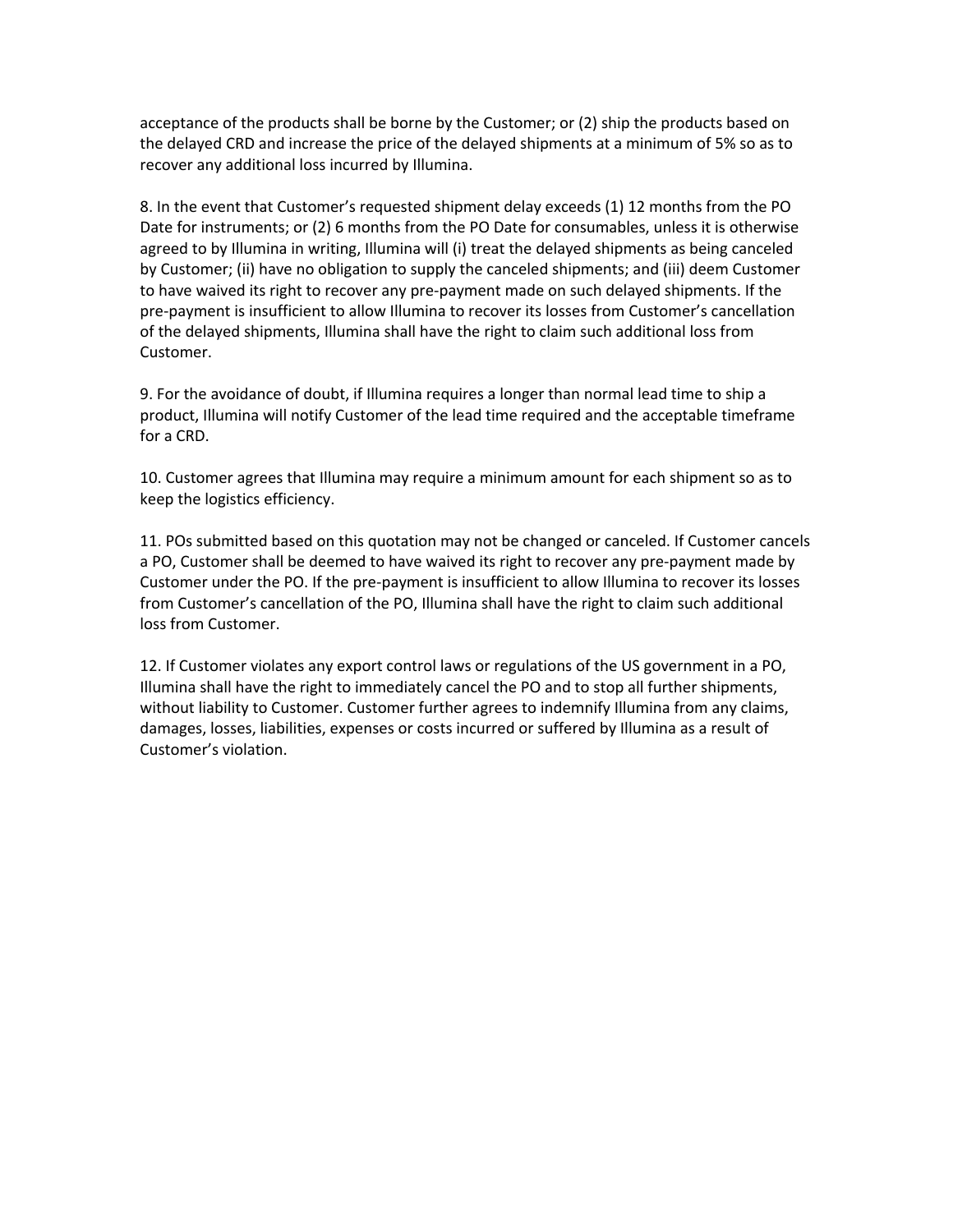## 大中华地区特定条款与条件

以下所列的条款与条件("大中华地区特定条款")仅适用于大中华地区(即中国大陆、香 港特别行政 区、台湾和澳门特别行政区)的客户。如果以下大中华地区特定条款和 Illumina 的标准条款与条件有任 何冲突或不一致,以大中华地区特定条款为准。

1. 本报价单所列的产品价格并不包含适用的增值税 (VAT), 但包含产品的运费和进口关 税。如果中国 政府对关税税率进行调整,Illumina 将有权对产品价格做相应调整。

2. 如果未经 Illumina 事先书面同意,客户将根据本报价单购买的任何产品转卖或发送给任 何第三方,客 户认可该等转售或发送将使得 Illumina 无法从根据本报价单所做的相应产品 销售中获得预期的收益,因此 Illumina 有权(1)将相应产品的价格提高至少 5%,且该价 格将立即适用于对该产品的任何剩余 的发货;或(2)立即停止该产品的供应并对客户不 承担任何责任。

3. 所有根据本报价单所做的采购订单("订单")都必须明确写明客户要求发货日期("要求 发货日 期")。Illumina 将尽最大努力在 Illumina 接受的要求发货日期发货,但客户特此同 意实际的发货日 期应以 Illumina 的最终确认为准。

4. 对于某个特定订单, 所有试剂的要求发货日期必须在订单提交给 Illumina 之日("订单 日")起 3 个 月内, 否则 Illumina 将不接受该订单。如果客户希望要求发货日期晚于订单 日起的 3 个月, 应征得 Illumina 事先书面同意并应就延期发货部分预付至少 50%的货款。

5. 对于某个特定订单, 所有仪器的要求发货日期必须在订单日起 6 个月内, 否则 Illumina 将不接受该订单。如果客户希望要求发货日期晚于订单日起的 6 个月,应征得 Illumina 事 先书面同意并应就延期发 货部分预付至少 50%的货款。

6. 客户对订单中已经约定并经 Illumina 确认的要求发货日期的任何延迟都需要提前一个月 书面告知 Illumina。Illumina 将尽最大努力配合该等延迟要求但完全有权决定是否接受该等 延迟。如果针对试剂采购 Illumina 同意将要求发货日期延迟到超过订单日起 3 个月, 客户 应针对延迟发货部分预付总金 额 50%的货款。如果针对仪器采购 Illumina 同意将要求发货 日期延迟到超过订单日起 6 个月, 客户应针 对延迟发货部分预付总金额 50%的货款。

7. 对订单中已经约定的要求发货日期的任何延迟, 如果客户没有提前一个月告知 Illumina 或者客户虽然 提前通知但 Illumina 不同意该等延迟, Illumina 有权自行决定(1)按照原计 划发货,并且因客户拒绝收货而导致的所有费用应由客户承担;或者(2)按照延迟的要 求发货日期发货但将把延迟发货部 分的货品价格调高至少 5%用来弥补 Illumina 的额外开 支。

8. 如果因为客户原因导致发货延迟到: (1) 仪器超过订单日起 12 个月;或(2)试剂超 过订单日起 6 个 月,除非 Illumina 另行书面同意,Illumina 将(1)视为客户取消了延迟发 货部分, (2) 没有义务继 续发货, 并 (3) 视为客户放弃收回针对该等延迟发货部分所做 的所有预付款。如果该等预付款不足 以弥补因为客户取消发货而给 Illumina 带来的损失, Illumina 有权要求客户进一步加以赔偿。